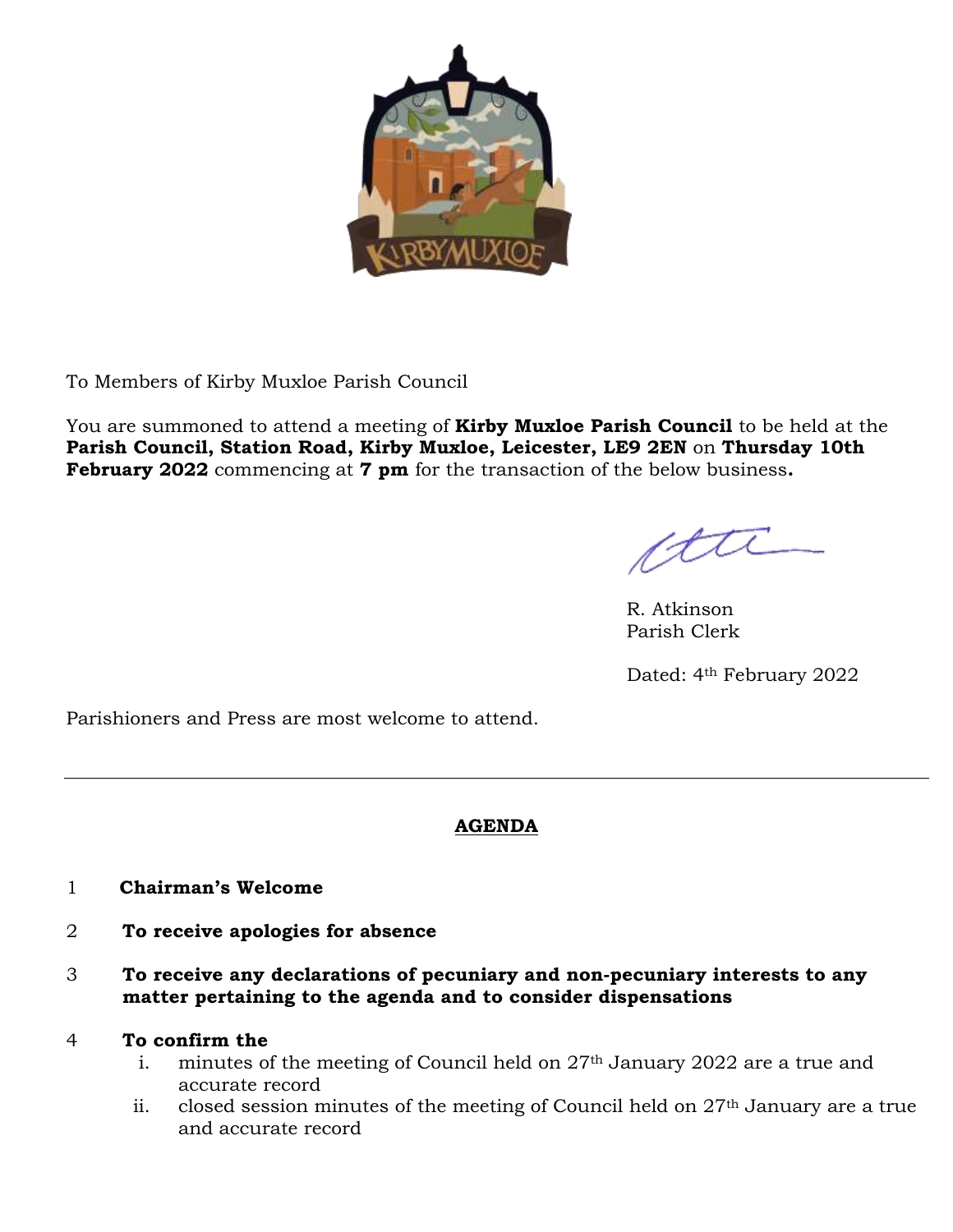- 5 **To receive a Report from Leicestershire County Council** (15 minutes are set aside)
- 6 **To receive a Report from Blaby District Council** (15 minutes are set aside)

### 7 **To receive a Newsletter from Leicestershire Police**

#### 8 **Public Participation**

(15 minutes are set aside for members of the public to raise issues and ask questions)

### 9 **Clerks Report**

- i. To verify all payments made since the previous meeting
- ii. To verify and authorise the Payments Schedule
- iii. To verify Bank Reconciliations
- iv. To verify Income and Expenditure to date

### 10 **To provide an update on**

- i. Kirby Meadows development
- ii. A conservation Area
- iii. The Byways, 11 Court Close, Kirby Muxloe
- iv. The Local Plan
- v. Barry Drive 'Rat Run'

### 11 **To receive a report from Representatives to Outside Bodies:**

- i. Kirby Muxloe Village Hall
- ii. Kirby Muxloe Library and Community Hub
- iii. Progress with Lubbesthorpe

### 12 **To discuss and consider**

(*Permission to be gained from Kirby Muxloe Recreation Ground Charity, where required)*

- i. Relocation of Memorial bench/es
- ii. Wildlife Verge Agreement for Glenfield Lane
- iii. Christmas motif design for 2022
- iv. Providing proof of maintenance for public right of way V82
- v. Invoices for photocopying and water charges
- vi. The 'Progress with Lubbesthorpe' Report to be presented to LCC
- vii. Correspondence regarding the HGV Route through Kirby Muxloe

### 13 **To consider a quotation/s for**

(*Permission to be gained from Kirby Muxloe Recreation Ground Charity, where required)*

- i. Installing a new CCTV camera by the Sports Pavilion
- ii. A full reinstatement valuation undertaken on buildings insured

### 14 **To note any other business**

(This item should only be used to register future agenda items or items that are solely